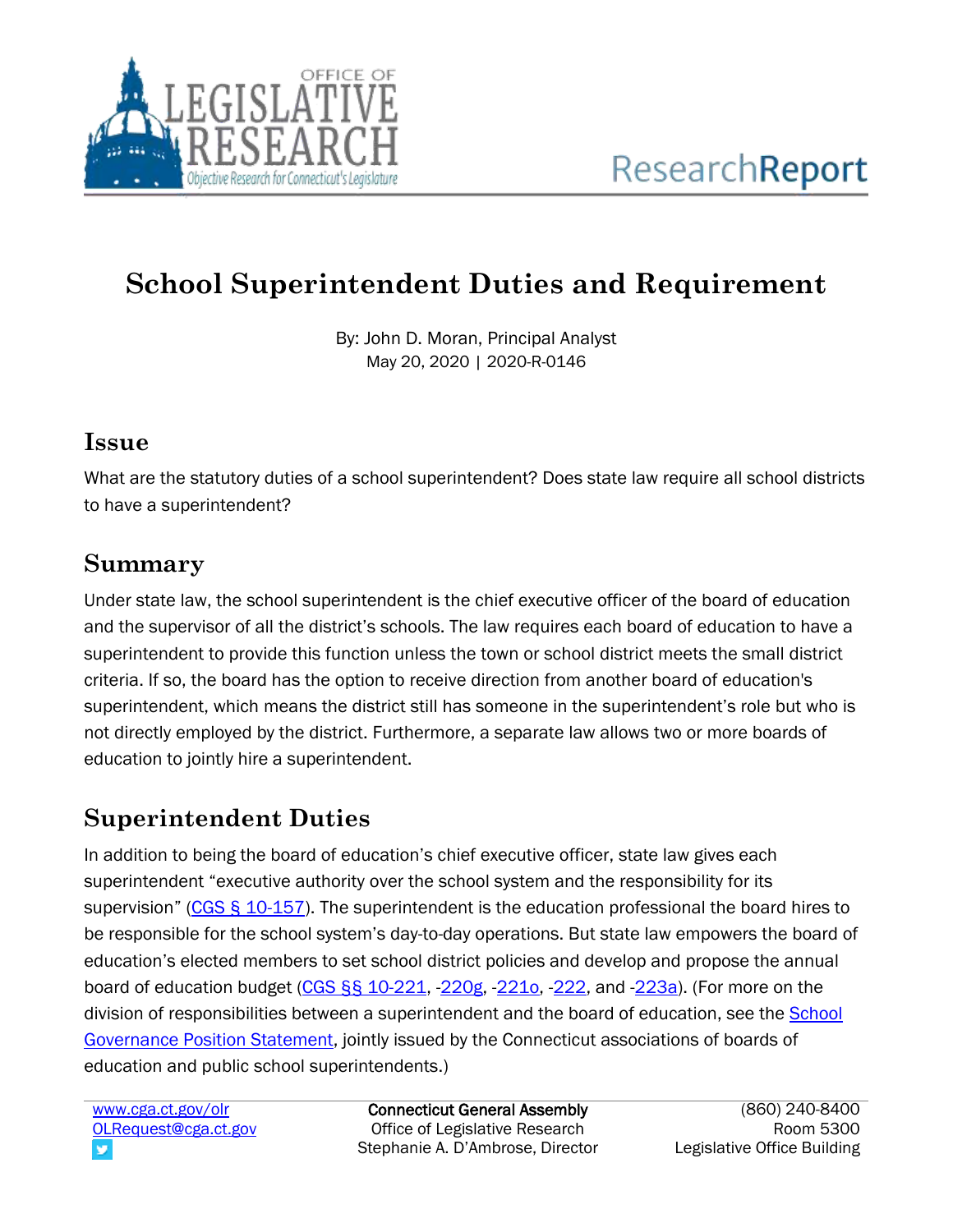### *Authority Over Teachers and School Professionals*

In brief, the school superintendent hires and evaluates teachers and has specific duties related to teacher tenure and employment termination. The law allows a board of education to authorize the superintendent to hire teachers and most districts designate the superintendent to do so. The law also grants a teacher tenure when, after completing four years of continuous teaching with that school district, the superintendent offers the teacher a contract renewal for the following year based on effective teaching as determined through annual teacher evaluations [\(CGS § 10-](https://www.cga.ct.gov/current/pub/chap_166.htm#sec_10-151)  $151(a)(6)$ ). Also, the superintendent has specific duties related to terminating the employment of a tenured or non-tenured teacher (CGS  $\S$  10-151(c) & (d)).

By law, the superintendent must annually evaluate, or cause to be evaluated, each teacher in his or her school district. The definition of teacher for this purpose includes every state-certified professional employee employed by the board of education below the rank of superintendent, which includes school social workers, school psychologists, and assistant superintendents, to name a few [\(CGS § 10-151b\(a\)\)](https://www.cga.ct.gov/current/pub/chap_166.htm#sec_10-151b).

The superintendent must report annually by June 1 to the board of education on the status of the teacher evaluations and annually by September 1 to the education commissioner on the status of the teacher evaluation program's implementation, including the frequency of evaluations, aggregate evaluation ratings, number of teachers who have not been evaluated, and other information as the State Department of Education requires [\(CGS § 10-151b\(a\)\)](https://www.cga.ct.gov/current/pub/chap_166.htm#sec_10-151b).

#### *Other Duties*

State statutes specifically require the superintendent to perform certain other duties, including the following:

- 1. issuing certificates of age (i.e., "working papers") for any minor from the school district seeking employment in certain work settings [\(CGS § 10-193\)](https://www.cga.ct.gov/current/pub/chap_168.htm#sec_10-193),
- 2. annually attesting to the education commissioner that the district is implementing a plan for managing students with life-threatening food allergies and glycogen storage disease [\(CGS §](https://www.cga.ct.gov/current/pub/chap_169.htm#sec_10-212c)   $10-212c(b)$ ),
- 3. annually presenting the school district's strategic school profile to the board of education [\(CGS § 10-220\(c\)\)](https://www.cga.ct.gov/current/pub/chap_170.htm#sec_10-220),
- 4. appointing a district safe school climate coordinator as part of the state's anti-bullying requirements [\(CGS § 10-222k\)](https://www.cga.ct.gov/current/pub/chap_170.htm#sec_10-222k),
- 5. annually reporting to the state on the number of school-age children in the district (CGS § [10-250\)](https://www.cga.ct.gov/current/pub/chap_172.htm#sec_10-250), and